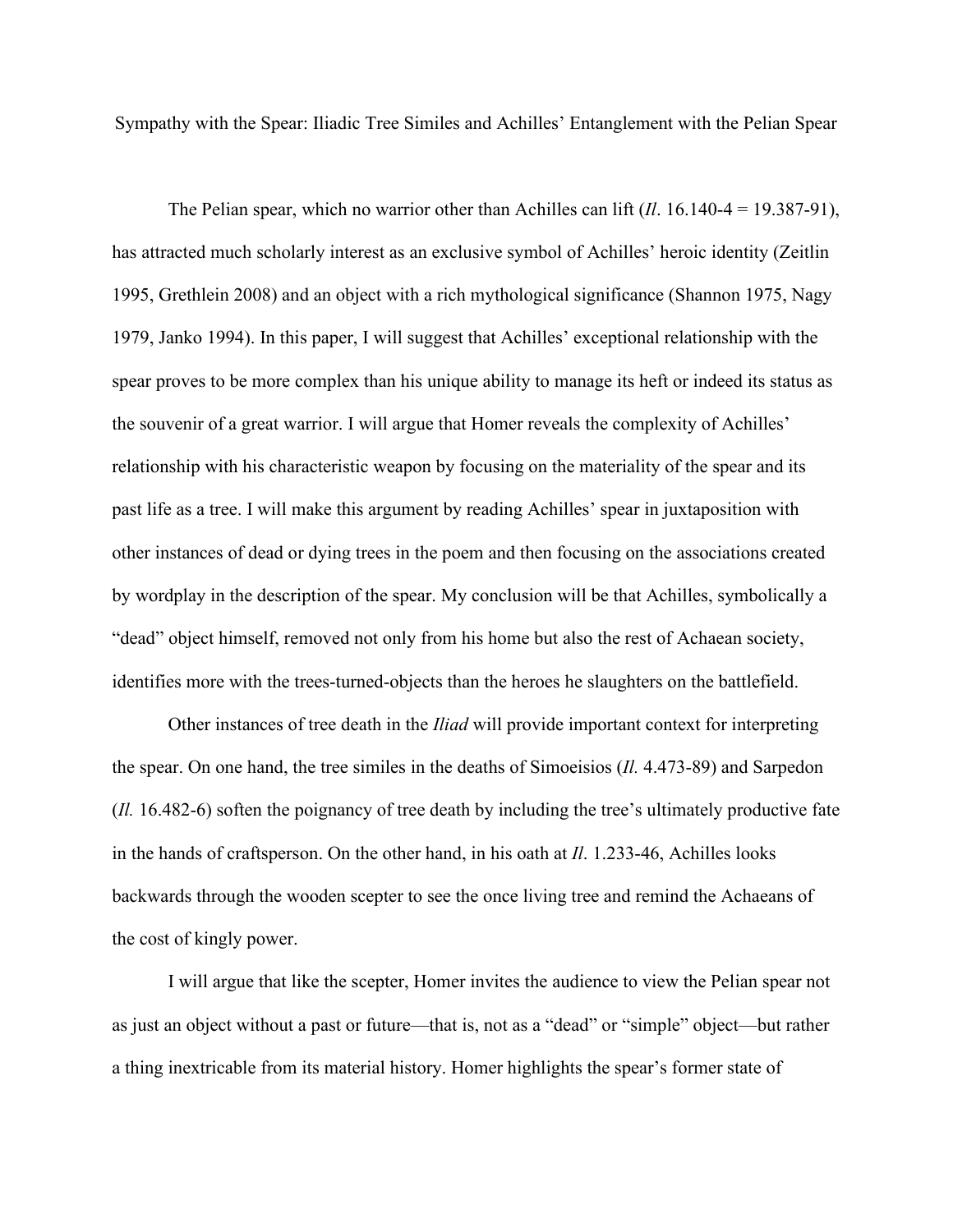existence by calling it an ash-tree (μελίη, *Il.* 16.143) and specifies in a relative clause that "Cheiron cut it from the peak of Mount Pelion for his dear father" (τὴν πατρὶ φίλῳ πόρε Χείρων / Πηλίου ἐκ κορυφῆς, 16.143-4). Thus, the spear itself evokes the memory of its previous environment. Moreover, the emergence of the spear's previous environment in the object itself is reminiscent of Patroclus' rebuke about Achilles' parentage, how his harshness proves that he was not born of anthropomorphic parents but of sea and stone (16.33-35). Achilles' supposed nonhuman origins are remarkably similar to the coastal slopes of Mt. Pelion, the source of Achilles' spear.

I will explore further how the vignette of the spear speaks to a multifaceted relationship between Achilles and his weapon, best described following Hodder 2012 as "entanglement." For instance, Homer's punning on πάλλειν/πῆλαι 'to wield' (16.142), Πηλιάδα 'Pelian' (16.143), Πηλίου 'Mount Pelion (16.144), and the echoed but not fully present name of Achilles father Peleus creates a tangle of associations. Drawing on recent scholarship on both Homeric objects (Purves 2015, Grethlein 2018) and Homer's treatment of the nonhuman (Holmes 2015), I will offer a reading of the Pelian spear that shows another aspect to Achilles' heroic exceptionality: his unique sympathy for some of the *Iliad*'s most important wooden objects.

## Bibliography

Grethlein, J. 2008. "Memory and Material Objects in the *Iliad* and the *Odyssey*." *Journal of Hellenic Studies* 128: 27-51.

\_\_\_\_\_\_. 2018. "Odysseus and His Bed: From Significant Objects to Thing Theory in Homer." *The Classical Quarterly* 69: 467-82.